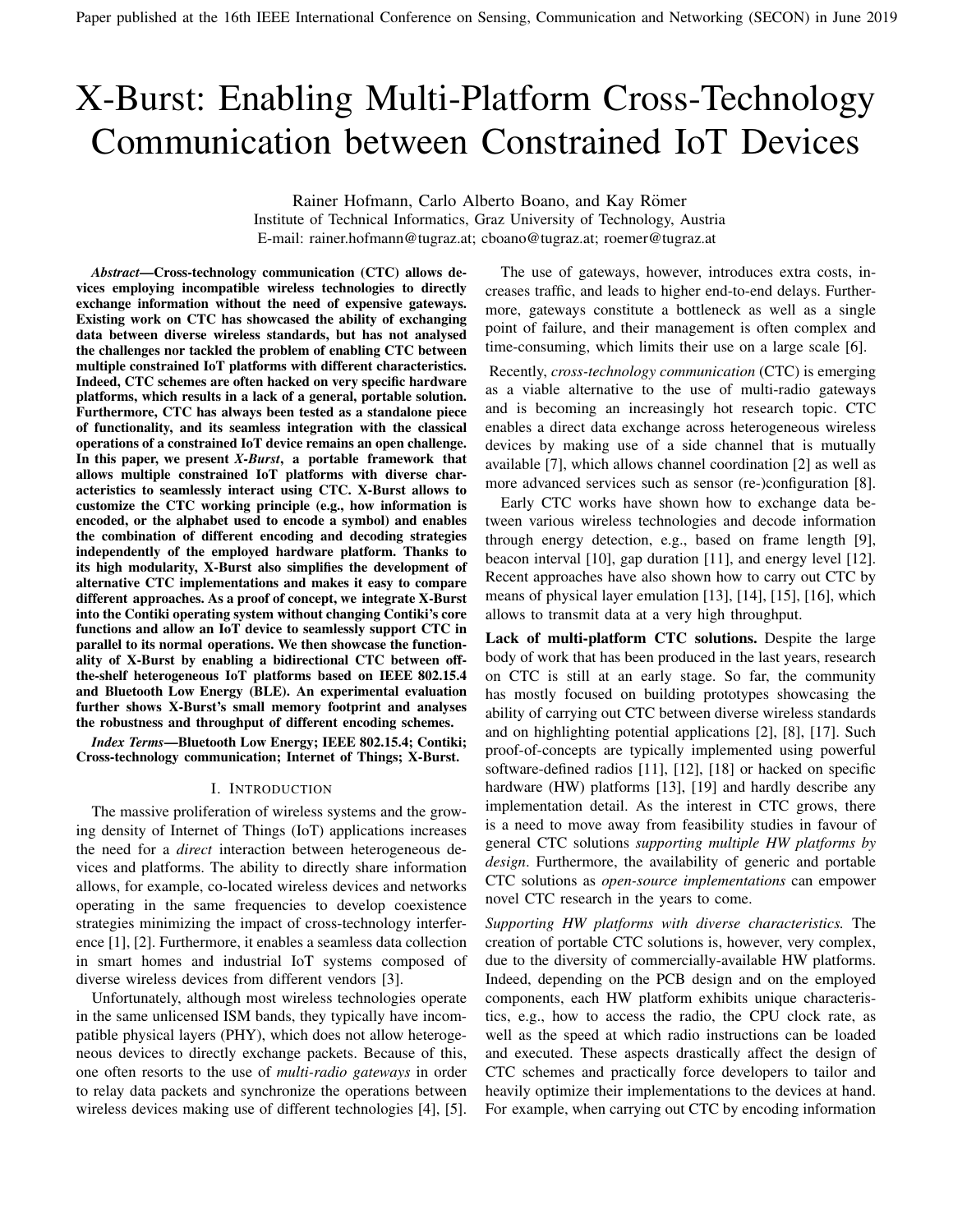into the duration of a message and by using energy sensing (i.e., by measuring the radio's received signal strength) for decoding [9], one needs to make sure that the operations of transmitter and receiver are precisely timed. To this end, aspects such as how fast one can send commands to the radio, how quickly one can sample/process the received signal strength (RSS), or the time granularity of the device, play a crucial role and affect the implementation of the CTC scheme – making it hard to build a portable solution across multiple HW platforms with different characteristics.

*Supporting constrained IoT devices.* Building a portable CTC solution becomes even more complex when dealing with constrained IoT devices such as environmental sensors and actuators (e.g., BLE- or IEEE 802.15.4-based smart objects). These devices are typically equipped with single-core CPUs and embed only a few kB of memory. This results in severe processing, memory, and storage constraints, which limits the complexity of the encoding and decoding schemes that can be used to carry out CTC, as well as the achievable throughput. Furthermore, these devices employ primitive radios supporting only limited features and focusing on low-power operation. In these radios, even simple functionality such as RSS sampling may be implemented differently, which has important implications on the design of portable decoding schemes based on energy sensing, as we show in Sect. II.

Lack of integration into existing systems. CTC has mostly been implemented as a standalone piece of functionality, leaving aside its integration with the classical operations of a device. Integrating CTC with existing functionality is particularly complex for constrained IoT devices, due to their severe resource limitations and the strong focus on energyefficiency. Smart objects based on BLE or IEEE 802.15.4, for example, employ duty-cycled MAC protocols to minimize the time in which the radio is turned on. A seamless integration of CTC functionality with these protocols should make sure that the transmission and reception of CTC messages does not interfere with the regular duty-cycled communications, which requires a smart scheduling of the radio access. This is, however, hard to achieve, as constrained IoT devices typically make use of stripped-down operating systems that are not designed to handle multiple network stacks concurrently [20].

Our contribution: X-Burst. In this paper, we present X-Burst, a portable framework that allows multiple constrained IoT platforms with diverse characteristics to seamlessly interact using CTC. X-Burst is based on *energy sensing* [9], i.e., it makes only use of features available on standard-compliant off-the-shelf radios to send precisely-timed *energy bursts* and to decode information by means of RSS sampling. This keeps X-Burst's design generic and allows to broadcast CTC messages to multiple heterogeneous devices simultaneously<sup>1</sup>.

X-Burst allows to separate the CTC working principle (e.g., how information is encoded and decoded, or the alphabet used to encode a symbol) from low-level hardware details. To this end, X-Burst is built as a set of thin HW-agnostic modules that sit on top of a hardware abstraction layer, which simplifies the development of alternative CTC implementations and makes it easy to combine different encoding and decoding strategies.

X-Burst's modular design also allows to automatically compute the *alphabet* (i.e., the set of properties of an energy burst) that should be used to encode CTC symbols. Such an alphabet is derived according to the characteristics of the devices involved in the communication (e.g., the time granularity, the time necessary to measure, process, and store an RSS value, as well as the response time of the radio to a command).

As a proof of concept, we integrate X-Burst into the popular Contiki operating system [24] and allow to carry out CTC in parallel to classical operations. In particular, we let a scheduler learn the existing duty-cycling strategy and trigger the transmission and reception of CTC messages only when the radio would otherwise be unused. We achieve this without modifying the existing network stack and without affecting Contiki's normal communication flow.

We showcase the functionality of X-Burst by enabling a bidirectional CTC between several off-the-shelf IoT platforms embedding an IEEE 802.15.4 or BLE radio, such as the TI CC2650 LaunchPad, the Zolertia Firefly, and the TelosB mote. To the best of our knowledge, we are the first to show a *bidirectional* CTC between *multiple heterogeneous off-the-shelf* BLE and IEEE 802.15.4 devices. We further illustrate how X-Burst's modularity allows to easily compare the performance of different encoding and decoding schemes. We finally analyse X-Burst's memory footprint and evaluate experimentally the throughput and robustness of different CTC configurations.

After discussing the rationale behind X-Burst's design and highlighting the challenges in devising a generic CTC framework in Sect. II, this paper makes the following contributions:

- We present X-Burst, a framework allowing diverse IoT platforms to seamlessly interact using CTC (Sect. III);
- We describe X-Burst's modular design and highlight how it keeps CTC implementations HW-agnostic and simplifies the development of new functionality (Sect. IV);
- We seamlessly integrate X-Burst into Contiki and allow to carry out CTC in parallel to classical operations (Sect. V);
- We showcase how X-Burst enables a bidirectional CTC between several diverse BLE and IEEE 802.15.4 devices, analyse its memory footprint, as well as evaluate the robustness of various encoding schemes (Sect. VI).

After describing related work in Sect. VII, we conclude our paper in Sect. VIII, along with a discussion on future work.

#### II. X-BURST: DESIGN RATIONALE

In this section, we describe the rationale behind X-Burst's design and the challenges in devising a generic CTC framework for multiple heterogeneous and constrained IoT devices.

<sup>&</sup>lt;sup>1</sup>In this paper, we explicitly target constrained IoT devices embedding transceivers compliant to the BLE [21] or the IEEE 802.15.4 PHY/MAC standard [22], as these are the two most widespread wireless technologies used to build smart objects. However, note that X-Burst's design is generic, and can also be used, for example, in more powerful devices embedding Wi-Fi radios, as they also support CTC by means of energy sensing [9], [10], [23].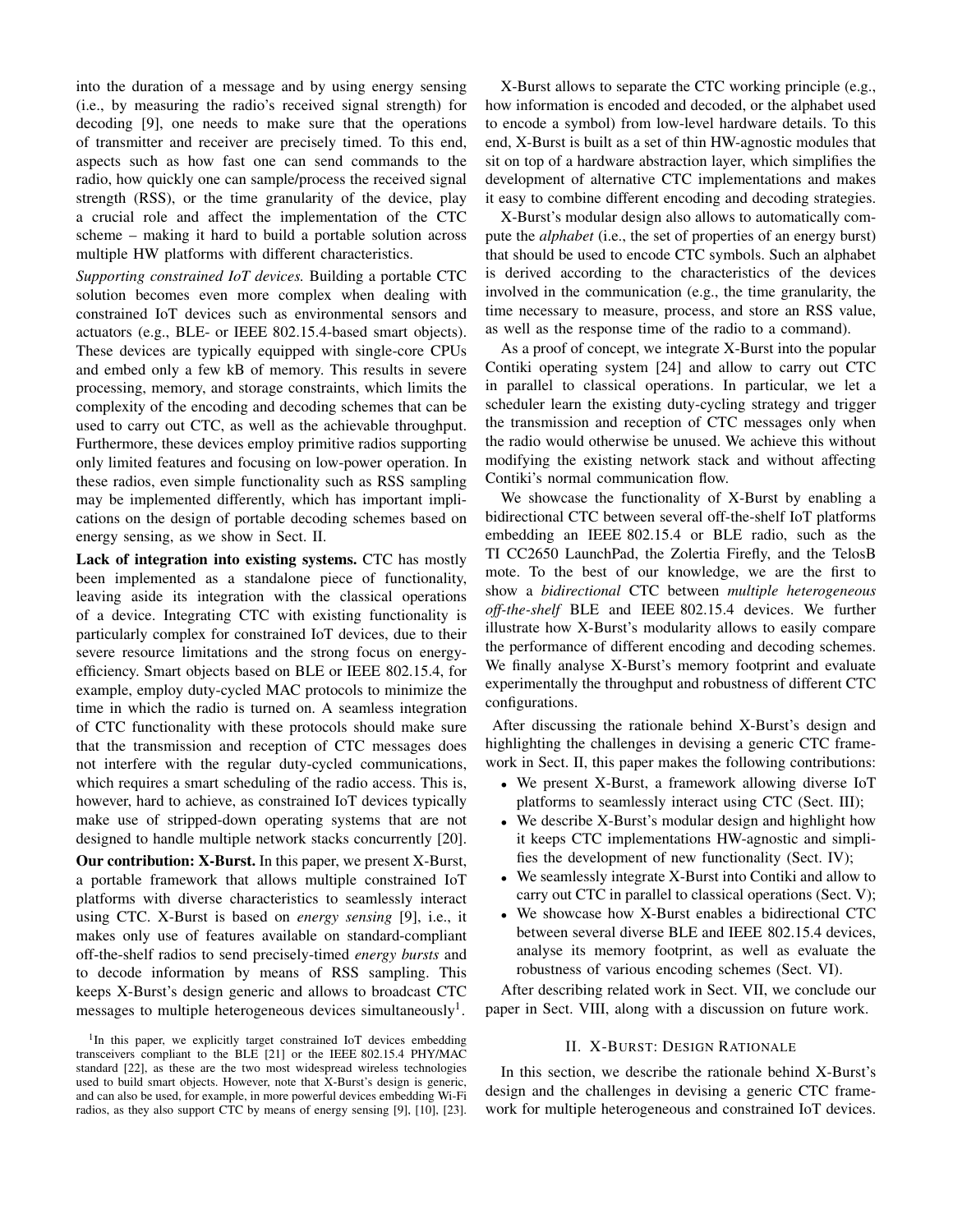

(a) Instantaneous RSS measurement (b) Non-instantaneous RSS measurement (c) Accuracy of the estimated durations Fig. 1: RSS sampled with a BLE (a) and an IEEE 802.15.4 device (b). Whilst the former returns an instantaneous value, the latter returns the average over the last 128  $\mu$ s, which affects the effectiveness of decoding strategies based on static thresholds (c).

Supporting a generic CTC scheme. Existing CTC approaches make use of either *physical-layer emulation* [14], [13], [15] or *packet-level modulation* [9], [10], [11], [12], [23], [25]. The former consists in adjusting the payload of a frame such that a portion of it can be recognized by a device using another technology as a legitimate frame. Such an approach allows to perform CTC at very high data rates, but it typically only supports one direction<sup>2</sup> and is technology-specific, i.e., one cannot transmit the same CTC message to devices employing diverse technologies simultaneously. Packet-level modulation, instead, makes use of properties such as the packet duration [9], [23], [26], the interval between packets [10], [11], and the energy-level with which they are sent [7], [12], [27] to perform CTC. This approach is more *generic* than physicallayer emulation and allows a *bidirectional* CTC between heterogeneous devices, as well as the broadcasting of a CTC message to multiple devices employing diverse technologies *simultaneously*. When following this approach, CTC messages are typically decoded by means of energy detection techniques such as RSS sampling. These are available on most off-theshelf radios: either mandated by standards [22] or available as vendor-specific extensions [21]. To ensure generality, we base X-Burst on packet-level modulation and create a dedicated module to support the different *encoding* approaches proposed in the literature. As we show in Sect. IV, this module also simplifies their combination and the creation of new schemes.

Tackling the heterogeneity of wireless technologies. Even though the use of energy detection techniques such as RSS sampling has been widely used to decode CTC messages, a few challenges arise when creating a generic decoding functionality that should work across multiple technologies. One, indeed, needs to cope with the fact that different technologies may specify diverse ways to compute the RSS value. The IEEE 802.15.4 standard, for example, specifies that the RSS is calculated as the average signal strength of eight symbol periods, i.e., the average over the last  $128 \mu s$ . Other technologies, instead, return the current signal strength at the antenna pins *instantaneously*. This may lead to different types of RSS measurements depending on the employed HW platform, which affects the effectiveness of the decoding strategies based on static thresholds [9], as shown in Fig. 1. For example, approaches making use of a single RSS threshold Θ to estimate the duration of an energy *burst* (i.e., the duration  $\delta t$  in which the activity in the channel is stronger than  $\Theta$ ), may be suitable when using a BLE device returning an instantaneous RSS measurement (Fig. 1a), but not when using an IEEE 802.15.4 device returning an averaged RSS value (Fig. 1b). In the latter case, the choice of  $\Theta$  strongly affects the accuracy of the estimated  $\delta t$ . A wrong selection of  $\Theta$  (e.g., -55 or -90 dBm) would result in large estimation errors  $\gamma = \delta t - \Delta t$  (with  $\Delta t$  being the actual duration of the energy burst), as shown in Fig. 1c. Unfortunately, it is hard to find a suitable threshold that minimizes  $\gamma$  in advance, as the strength of a signal is affected, among others, by the distance between the devices, by the employed transmission power, as well as by the characteristics of the surrounding environment. To cope with these issues, we create in X-Burst a dedicated *decoding* module, which allows to separate the technique used to decode CTC messages from other functionality. As we show in Sect. IV, this module allows to easily compare the performance of different decoding strategies and find the one that works best across multiple technologies.

Tackling the heterogeneity of HW platforms. CTC schemes based on packet-level modulation typically map a data symbol into an energy burst of pre-defined duration [23], power [11], or into the length of the gap between consecutive bursts [27]. The supported set of properties used to map a symbol (i.e., the different burst durations, power levels, or gap lengths) is referred to as *alphabet*. The size of an alphabet and the supported set of values are strongly dependent on the characteristics of the employed HW. For example, when encoding information in the duration of an energy burst, the set of supported durations should be chosen such that *all* the platforms involved in the CTC communication have the ability to discern two distinct durations by means of RSS sampling. This implies that the minimum difference between two durations supported in the alphabet should be proportional to the timing characteristics of each device, i.e., to aspects such as the time granularity, the time necessary to measure, process, and store an RSS value, as well as the response time of the radio when issuing a TX command. Fig. 2 illustrates how those timing aspects can largely vary across different HW platforms. Whilst the difference between older platforms (e.g., the TelosB mote)

<sup>&</sup>lt;sup>2</sup>XBee [15] has shown that physical-layer emulation is also possible from a low-end to a high-end device by means of cross-decoding, but did not show how to achieve a bidirectional communication using commodity devices.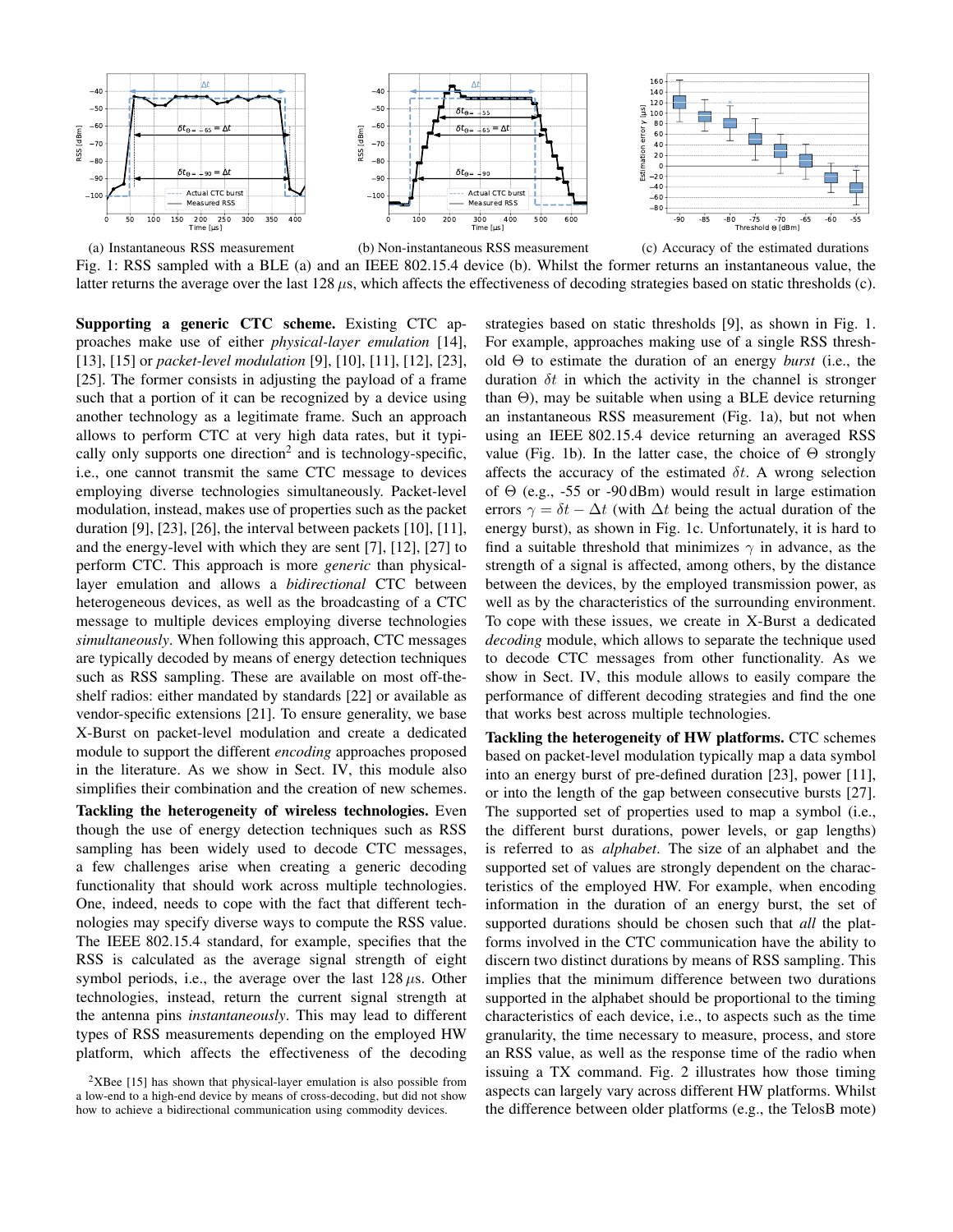

Fig. 2: Different hardware platforms can have largely diverse timing characteristics, which affects the creation of an alphabet that is compatible with multiple heterogeneous devices.

and newer platforms based on ARM Cortex-M3 CPUs (e.g., TI LaunchPad and Zolertia Firefly) is quite evident, one can still note how there is a non-negligible variability also across the timing characteristics of these newer platforms, and that the response time of the BLE radio is very long. Accounting for these variations when building an alphabet is important in order to achieve a high CTC throughput, as this requires that the operations of transmitter and receiver are precisely timed. However, the construction of such an alphabet is ideally done *automatically*, so to abstract the low-level HW details to the developer. To this end, X-Burst embeds a dedicated alphabet module that aids the automated creation of a CTC alphabet that is supported by all communicating devices.

Keeping main CTC functionality HW-agnostic. A key goal of our work is the creation of a portable framework that abstracts low-level HW-specific details from the development of the main CTC functionality. This requires the creation of a *hardware abstraction layer* that offers basic primitives such as RSS sampling or the transmission of energy bursts of predefined duration to the upper layers taking care of the actual CTC logic. This is important also in light of the heterogeneity of HW platforms: some radios only support the transmission of standard-compliant packets using payloads of different length, whilst some others also support test modes that allow the finegrained creation of precisely-timed modulated carriers [28]. Similarly, some HW platforms return the absolute RSS in dBm, whilst some others return the number of times in which the RSS exceeded a given threshold [19]. In X-Burst all HWdependent functionality is hence separated from the encoding/decoding strategies and from other CTC configurations, which enhances the portability to new devices.

Seamless integration with existing functionality. A device typically uses CTC to carry out additional activities on top of its *normal operations*, e.g., it exploits CTC to coordinate the frequency usage with surrounding wireless appliances [2]. Making sure that CTC works in parallel with existing functionality can be, however, quite challenging, especially in constrained IoT devices. Operating systems (OS) tailored for this class of devices typically employ optimized network stacks making use of duty-cycling strategies to periodically switch off the radio and minimize energy consumption. CTC functionality should hence only make use of the radio while



Fig. 3: X-Burst's modular architecture.

the latter is not used by traditional communications. This should ideally be achieved *without* requiring modifications to the existing network stack or duty-cycling strategy, as this would incur a significant overhead and cause compatibility problems. Furthermore, the transmission of CTC messages and their reception using RSS sampling should not block the CPU for an extended amount of time, as this may affect normal operations such as periodic sensor measurements and their processing. We hence integrate X-Burst into Contiki by creating a *virtual radio* that learns the duty-cycle of a device by analysing the calls to the radio\_on() and radio\_off() functions. The virtual radio then schedules all CTC-related operations such that existing functionality is not affected.

#### III. X-BURST: ARCHITECTURE

We design X-Burst to be highly-modular, in order to reduce the complexity of CTC implementations, maximize code reuse, and simplify the development of new functionality. Fig. 3 sketches X-Burst's overall architecture, which follows the design rationale illustrated in Sect. II.

A *hardware abstraction layer* (HAL) provides the minimal functions needed to transmit energy bursts with a given duration or transmission power, as well as the ability to sample the received signal strength. The HAL module is the only one containing hardware-dependent functionality and helps maintaining the main CTC functionality HW-agnostic.

An *encoding module* exploits the primitives offered by the HAL to instruct the radio transceiver to transmit energy bursts with a given length or power. This module is unaware of how an energy burst is actually sent, i.e., whether using frames or test modes. Similarly, a *decoding module* processes the RSS samples obtained from the radio and detects the duration or the power level of an energy burst as accurately as possible.

A *coding scheme* module is used to define the number of bits of information (n) that are encoded into a CTC symbol. Each CTC symbol is then mapped to a set of properties (e.g., burst durations, power levels, or lengths of the gap between bursts) depending on a given *alphabet*, whose size needs to be at least  $2^n$ . For example, when using a symbol length of 1 bit  $(n = 1)$  and when encoding information into the duration of an energy burst, the alphabet is composed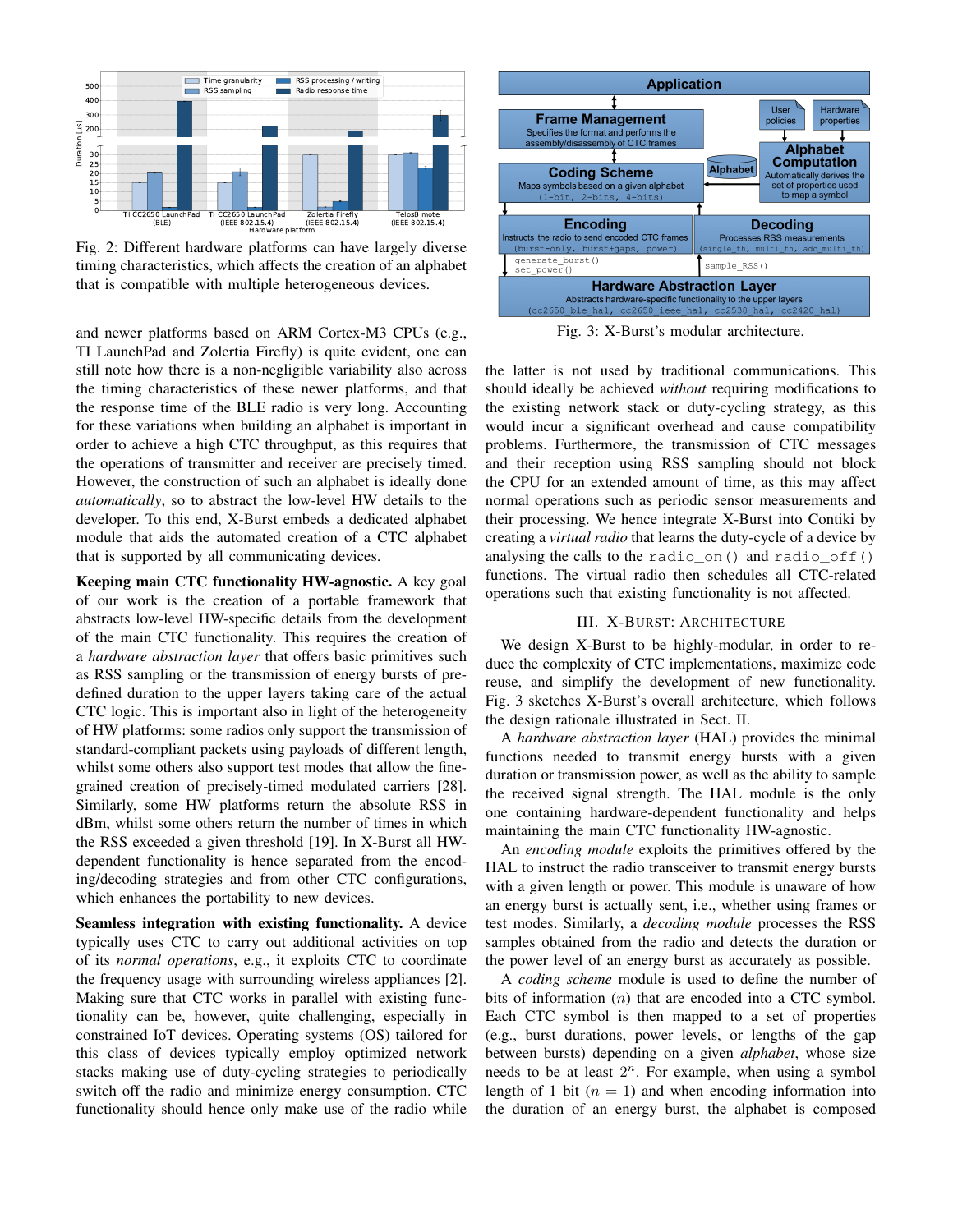of two burst durations identifying a "0" and a "1", respectively. To allow CTC broadcasting, i.e., the transmission of a CTC message to devices employing diverse technologies simultaneously, a generic alphabet that is supported by all communicating devices needs to be found. To this end, an *alphabet computation* module automatically derives the alphabet's set of values based on the *hardware properties* of the communicating devices (e.g., the time granularity, the time necessary to measure, process, and store an RSS value, as well as the radio response time). The alphabet computation module hence makes sure that all devices involved in the communication have sufficient features to encode or decode information. The computation of the alphabet can also be influenced by *user policies* defining whether to prioritize throughput or reliability. For example, a more aggressive policy can minimize the difference between two durations in the alphabet, which would shorten the transmission time and maximize throughput, at the price of a higher likelihood of decoding errors.

Finally, a *frame management* module takes care of assembling and disassembling CTC messages based on a given frame structure. This gives the flexibility to define what should be prepended or appended to a CTC payload, e.g., a synchronization preamble, a header with the address of the intended recipient, or a footer embedding a checksum.

## IV. DESIGN AND IMPLEMENTATION DETAILS

We describe next X-Burst's core modules in detail. We start by illustrating the operations of an encoding (Sect. IV-A) and decoding (Sect. IV-B) module. We then show an algorithm to automatically derive the set of values of an alphabet supported across multiple HW platforms (Sect. IV-C) and detail on the operations of the frame management module (Sect. IV-D).

#### *A. Encoding*

As discussed in Sect. II, we base X-Burst on packet-level modulation and create an encoding module to support the various approaches proposed in the literature (e.g., schemes encoding information in the duration of or gap between frames, as well as in the energy level with which they are sent).

Our basic implementation uses a burst-only encoding scheme where the duration of an energy burst is used to convey information. We further enrich our X-Burst implementation with a burst+gaps scheme that exploits also the length of the gap between two consecutive bursts. As we show in Sect. VI, the latter allows to improve the throughput by shortening the time on-air of a CTC frame.

We implement both schemes by making use of the generate\_burst() function available from the HAL to transmit an energy burst. Off-the-shelf IEEE 802.15.4 devices can generate a burst by sending a frame and by adjusting the length in bytes of its payload. Accounting for the mandatory synchronization and PHY header (6 bytes), the minimum duration of an energy burst is  $192 \mu s$  at a data rate of 250 kbit/s. Increasing the payload by one byte allows to generate longer durations in steps of  $32 \mu s$  up to a maximum of  $4256 \mu s$ (127 bytes). Advanced radios also allow the creation of more precisely-timed modulated IEEE 802.15.4 test carriers [28].



Fig. 4: Accuracy of a decoding scheme based on multiple threshold and adaptive duration correction (adc\_multi\_th). The estimation error  $\gamma$  is significantly reduced compared to classic decoding schemes making use of a single threshold (see Fig. 1c), and is not affected by the distance between nodes.

Off-the-shelf BLE devices compliant to the BLE standard v4.2 and above are required to implement a direct test mode for RF PHY conformance testing [21]. This mode allows to send test packets with payload up to 255 bytes in any of the 39 BLE channels and without the need of an active connection. One can hence generate a burst with off-theshelf BLE transceivers by adjusting the length of the payload of a test packet. Accounting for the mandatory preamble, synchronization word, header, and checksum (10 bytes), the minimum duration of an energy burst is  $80 \mu s$  at a data rate of 1 Mbit/s. Increasing the payload by one byte allows to generate longer durations in steps of  $8 \mu s$  up to  $2120 \mu s$  (255 bytes).

### *B. Decoding*

The decoding module uses the sample\_RSS() function available from the HAL to detect the energy of a specified channel and analyse the stream of measured RSS values. The processing of these values can take place *online* or *offline*, i.e., one can store the stream of RSS values for later analysis, or process them on-the-fly at the cost of a lower sampling rate.

We implement different decoding strategies, starting from a scheme making use of a single static threshold (single\_th) as in [9]. However, as highlighted in Fig. 1, the use of a single threshold is not suitable for devices returning a noninstantaneous RSS measurement and is hence not generic. We therefore design a decoding scheme (named multi\_th) based on a configurable number of thresholds  $\phi$ . This scheme outperforms the one based on a single threshold, but its accuracy is still affected by a systematic error introduced by the mismatch between the thresholds (selected beforehand) and the strength of the signal with which a CTC frame is received (which varies at runtime). To compensate for this systematic error, we augment the multiple threshold scheme with an *adaptive duration correction* (adc\_multi\_th). The latter exploits the known duration of bursts in the preamble of a CTC frame to estimate the systematic error and correct the subsequent RSS readings. Fig. 4 shows the performance of this scheme on the same device performing non-instantaneous readings used to illustrate Fig. 1b and 1c (i.e., a TI LaunchPad 2650 used in IEEE 802.15.4 mode). The horizontal white lines represent the median and the blue boxes represent the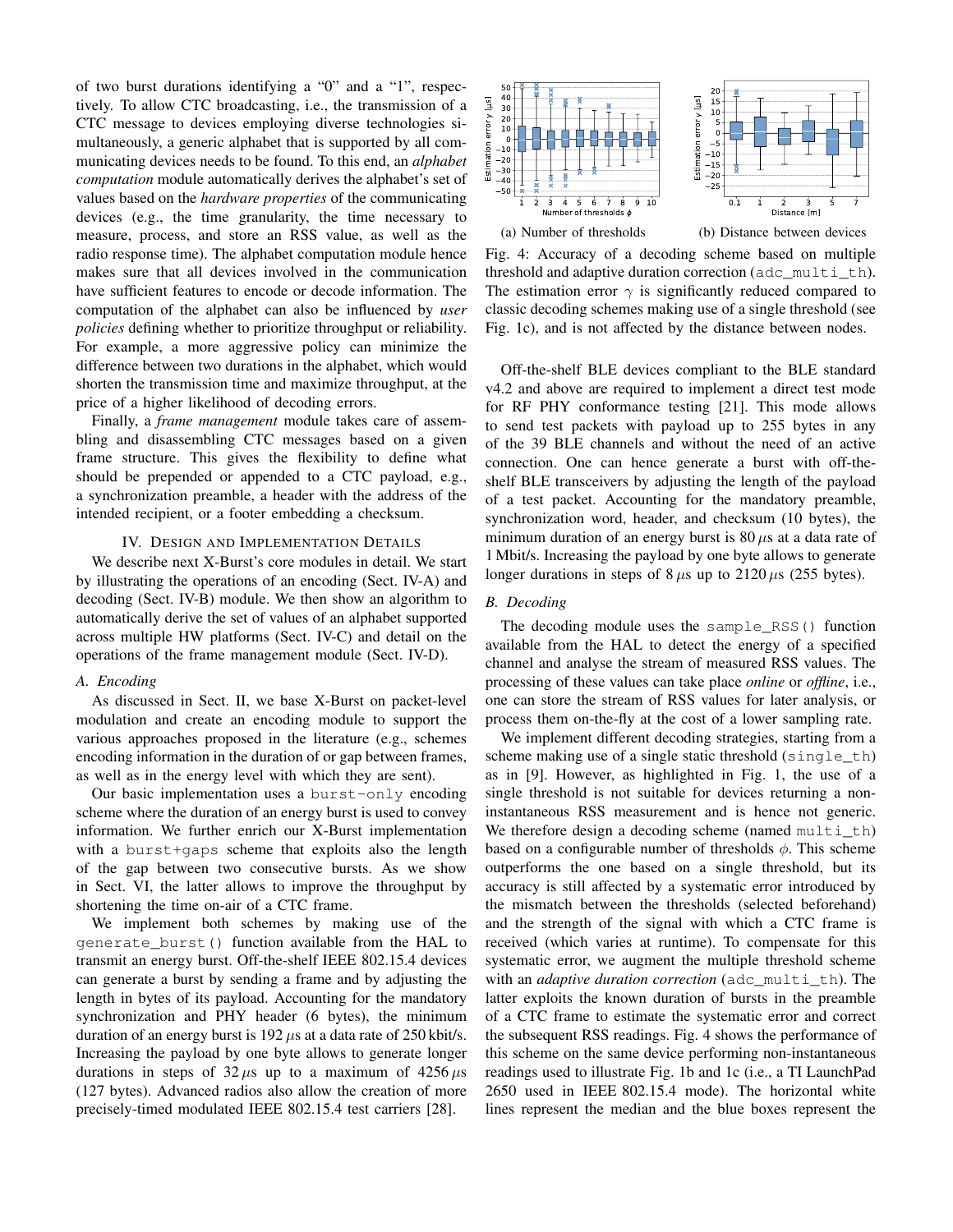25th and 75th percentiles; the vertical whiskers show the remaining measurements, whilst the blue crosses represent statistical outliers. Fig. 4a shows that, regardless of the number of thresholds, the estimated burst duration error  $\gamma$  does not present a systematic offset (as opposed to Fig. 1c). Fig. 4b shows that, when using  $\phi=10$ ,  $\gamma$  is consistently below  $\pm 25 \,\mu s$ regardless of the distance between nodes, which hints that this decoding scheme can be used to overcome the heterogeneity of different HW platforms in measuring the RSS.

## *C. Coding Scheme & Alphabet Computation*

X-Burst's coding scheme module currently supports the encoding of  $n = \{1, 2, 4\}$  bits of information into a CTC symbol. Each symbol is then mapped to a set of properties (e.g., burst durations) depending on a given alphabet. To automatically compute the latter such that it is supported by several devices with heterogeneous characteristics, we implement an alphabet computation module based on the following algorithm.

- 1) Given the properties of each device involved in the communication, determine the minimum burst duration that can be generated by each device and select the largest one  $(d_0)$ . The latter is commonly the minimum burst duration generated by the device employing the technology with the slowest data rate.
- 2) For each device involved in the communication, calculate the minimum spacing between two consecutive burst durations as  $s = 2 \cdot (t_{granularity} + t_{rss})$ , where  $t_{granularity}$  is the resolution of a clock tick and  $t_{rss}$ is the time necessary to sample and process an RSS value. Hence, s embodies the Nyquist rate, i.e., twice the maximum component frequency of the sampled RSS.
- 3) Select the largest s across all devices involved in the communication  $(s_{max})$  and use it to calculate the set of durations  $d_i = \lfloor d_{i-1} + s_{max} \rfloor$ , with  $i = 1, ..., 2^n$  and where the ceiling operator rounds  $d_i$  to the next duration that can be supported by each radio.

In the current version of X-Burst, the properties of each device involved in the communication are known beforehand and provided at compile time. In principle, however, one can also let devices advertise their HW properties at runtime using a baseline alphabet that works across all technologies, and then let a set of devices use this info to negotiate a more performant alphabet. The creation of such runtime scheme is beyond the scope of this paper and will be addressed in future work.

## *D. Assembling and Disassembling CTC Frames*

X-Burst's frame management module takes care of assembling and disassembling CTC messages based on a given frame structure. In our current implementation, a CTC frame consists in a *preamble* of 5 bursts, as well as a 1-byte *options* bit-mask.

The latter specifies whether a *header* pre-pending the actual *payload* contains the length of the CTC frame in bytes, the network ID, the address of transmitter and receiver, as well as whether an acknowledgement is requested and a checksum is appended at the end. As described in Sect. V, this module is used as an interface with the OS, which provides the CTC data to be transmitted and receives the decoded CTC messages.



Fig. 5: Integration of X-Burst into Contiki's network stack.

#### V. INTEGRATION INTO CONTIKI

As a proof of concept, we integrate X-Burst into the Contiki operating system [24]. We make sure that the integration is seamless, i.e., that no changes to Contiki's core functions and network stack are necessary. This allows developers to extend existing applications with CTC capabilities without the need to re-implement functionality and without leading to compatibility problems. We also ensure that traditional dutycycled communication is not affected by CTC functionality, thanks to a smart scheduling of the radio access.

*Virtual radio.* To ensure a seamless integration, we employ the architecture sketched in Fig. 5. We make use of a *virtual radio* that is informed about (or learns) the duty-cycle of a device and that schedules all CTC-related operations such that traditional communications are not affected. As shown in Fig. 5, Contiki's traditional network stack is unchanged (light blue color), as the virtual radio is simply loaded instead of the actual radio driver implementation. In the case of usual communications, the virtual radio only forwards the data between the radio layer and the upper layers. Thus, the application transmits and receives normal traffic as usual. The virtual radio allows the application to queue outgoing CTC traffic and set the CTC configuration at runtime using existing functions of Contiki's network stack, as well as to be notified of incoming CTC traffic by posting ctc\_newdata() events. All X-Burst's modules (except the HAL) make only use of Contiki's standard functions and rtimers: this ensures portability across all platforms supported by Contiki.

*Adapting to existing duty-cycling strategies.* Our goal is to avoid that developers making use of X-Burst need to modify Contiki's radio duty-cycling (RDC) layer or have detailed knowledge about its implementation. We hence let the virtual radio either exploit pointers to Contiki's configuration files specifying the duty-cycle period, or autonomously learn it by timestamping the calls to Contiki's radio\_on() functions and by analysing their distribution. Whenever the application fills the CTC queue with new information to be transmitted, the virtual radio waits for a radio\_off() event and transmits the CTC packet a configurable number of times until the end of the current duty-cycle period. The virtual radio can also allocate a configurable portion of the remaining duration of a duty-cycle period after a radio\_off() event to let a device perform RSS sampling and look for incoming CTC frames.

We further define several flags indicating whether CTC can be granted a higher priority than normal communication and whether RSS sampling should take place only every  $n^{th}$  duty-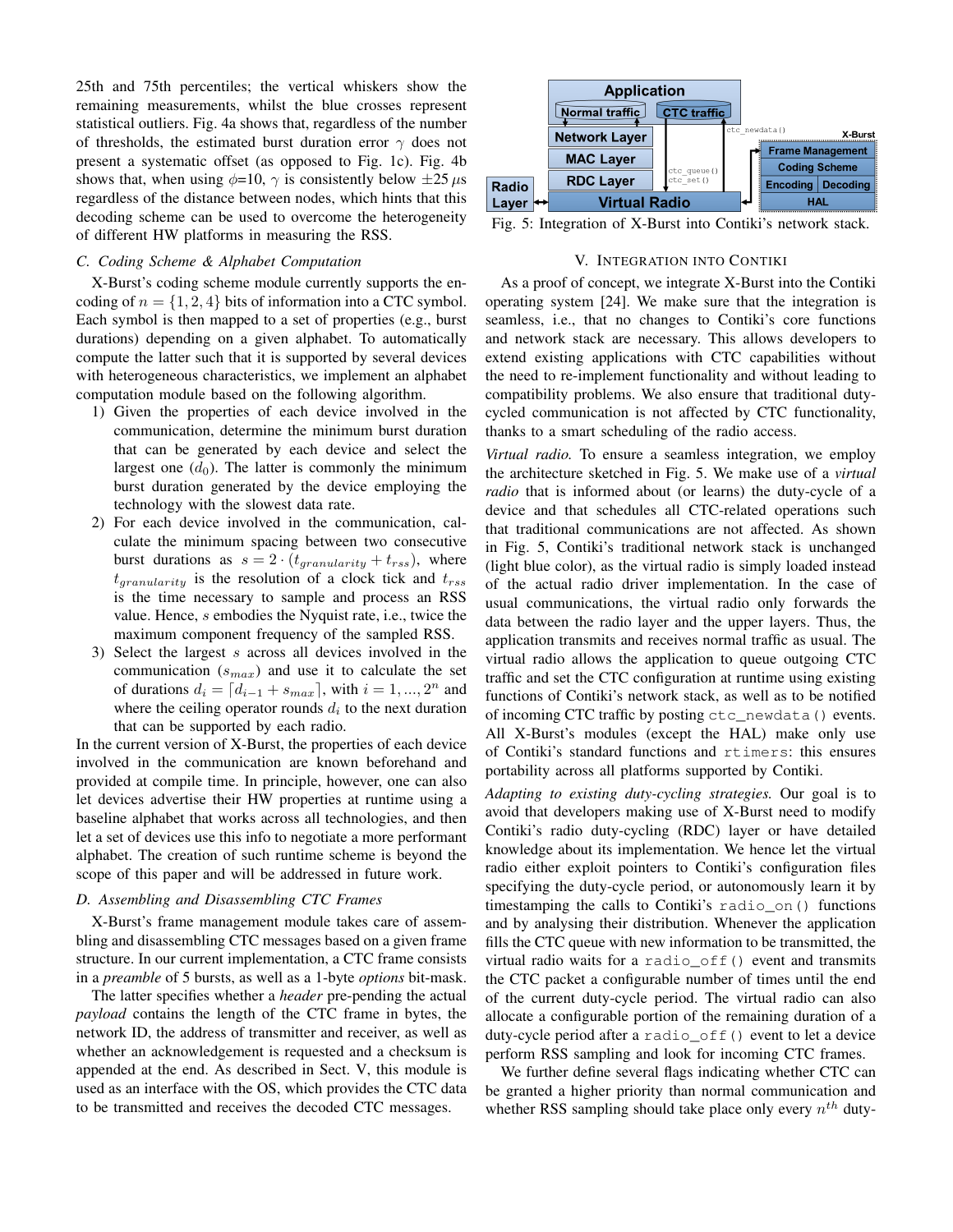

(a) Bidirectional communication (b) Broadcast communication Fig. 6: X-Burst allows heterogeneous devices to make use of the same solution and achieve a bidirectional CTC (a), as well as to broadcast the same CTC frame to multiple recipients (b).

cycle period, so to minimize energy-expenditure. These flags can be used as a starting point for the implementation of more advanced functionality that is beyond the scope of this paper, e.g., strobing mechanisms ensuring that a recipient is ready to receive a CTC frame, as well as the synchronization of the cyclic operations of heterogeneous devices.

## VI. EVALUATION

We evaluate X-Burst experimentally. We first showcase its functionality by enabling a bidirectional CTC between multiple heterogeneous BLE and IEEE 802.15.4 devices (Sect. VI-A). We then analyse the robustness and throughput of different encoding schemes as a function of different payload and symbol lengths in the absence and presence of radio interference (Sect. VI-B). We finally analyse X-Burst's memory footprint in terms of RAM and ROM usage (Sect. VI-C).

Experimental setup. We make use of the three most popular off-the-shelf IoT platforms supported by Contiki: the TI CC2650 LaunchPad, the Zolertia Firefly (employing a TI CC2538 transceiver), and the TelosB mote (embedding a TI CC2420 radio). We use two versions of the TI CC2650 LaunchPad: one configured in IEEE 802.15.4 mode, and one configured in BLE mode. Unless specified differently, we carry out all experiments in a vacant office with the devices placed at 1 meter distance and using a transmission power of 0 dBm.

## *A. Enabling multi-platform bidirectional CTC*

We first showcase how X-Burst allows devices with diverse HW characteristics and making use of heterogeneous technologies to achieve a bidirectional CTC. We share all X-Burst's layers (except the HAL) across the different HW platforms and configure an experiment in which a TI CC2650 LaunchPad in BLE mode sends and receives data to/from each of the other IEEE 802.15.4 devices individually, using the alphabet enabling the highest data rate for bidirectional communication. We employ a burst-only encoding and let each device transmit back-to-back CTC frames with a payload of 16 bytes.

Fig. 6a shows the throughput of each platform when transmitting and receiving data to/from the BLE device. Two aspects are worth of note. First, the throughput when receiving data from a BLE device is slower than when transmitting to it: this is due to the BLE transmitter's higher radio response time, as highlighted in Fig. 2. Second, the throughput of the Zolertia Firefly is higher than that of the TI CC2650 LaunchPad in IEEE 802.15.4 mode, which in turn is higher than that of the TelosB mote. This is due to the diversity in the platforms' RSS sampling and processing speed: lower sampling and processing rates result in a lower throughput.

We next let a TelosB mote broadcast CTC data with an automatically-computed alphabet that is supported by all other IEEE 802.15.4 and BLE devices. Fig. 6b shows that all devices can correctly receive more than 94% of the individual CTC frames. Relative differences between the platforms are due to the different RSS sampling and processing rates. Furthermore, the instantaneous RSS measurements of the TI CC2650 LaunchPad in BLE mode allows for a more reliable decoding.

## *B. Performance of different CTC configurations*

We evaluate next the performance of different encoding strategies and coding schemes in the absence and presence of radio interference. We compare the reliability (i.e., the number of individual CTC frames received correctly) and the throughput (effective data rate when sending CTC frames back-to-back) of each direction. We make use of coding schemes with 1, 2, or 4 bits length, as well of burst-only and burst+gaps encoding schemes. For each configuration, we send 3000 CTC frames with different payload lengths. Due to space constraints, we show only the results relative to the communication between an IEEE 802.15.4-based Zolertia Firefly and a TI CC2650 LaunchPad in BLE mode, but the relative trends apply also to other platforms.

Absence of radio interference. Fig. 7 shows the performance of different CTC configurations in absence of radio interference for both directions. Increasing the payload size, as expected, reduces the chances to correctly receive a frame. The throughput, nevertheless, increases when making use of a higher payload size, due to the lower number of packets sent and hence lower message overhead (caused by the transmission of a CTC preamble, header and checksum). For the same reason, making use of burst-only (BO) encoding results in a lower throughput, compared to the use of a burst+gaps (BG) encoding: one can indeed embed more information in the latter and minimize the number of frames sent. Fig. 7b shows that burst-only is significantly more reliable than burst+gaps encoding in the  $BLE \rightarrow IEEE 802.15.4$  direction. This is due to the inaccuracy of Contiki's wait () implementation in the TI CC2650 LaunchPad, which is used to generate the gaps between bursts.

The use of a 2-bit coding scheme consistently offers the highest reliability, with the 4-bit scheme outperforming the 1-bit one. The reason for this can be found in the trade-off between the symbol length and the longest duration used for the transmission. On the one hand, having a symbol length of 4 requires an alphabet of at least 16 durations, some of which are very long. On the other hand, a 4-bit scheme only requires two bursts to convey 1 byte of information. However, for the BLE  $\rightarrow$  IEEE 802.15.4 direction and the burst-only configuration, the 4-bit scheme offers the higher throughput, due to the higher response time of the BLE radio.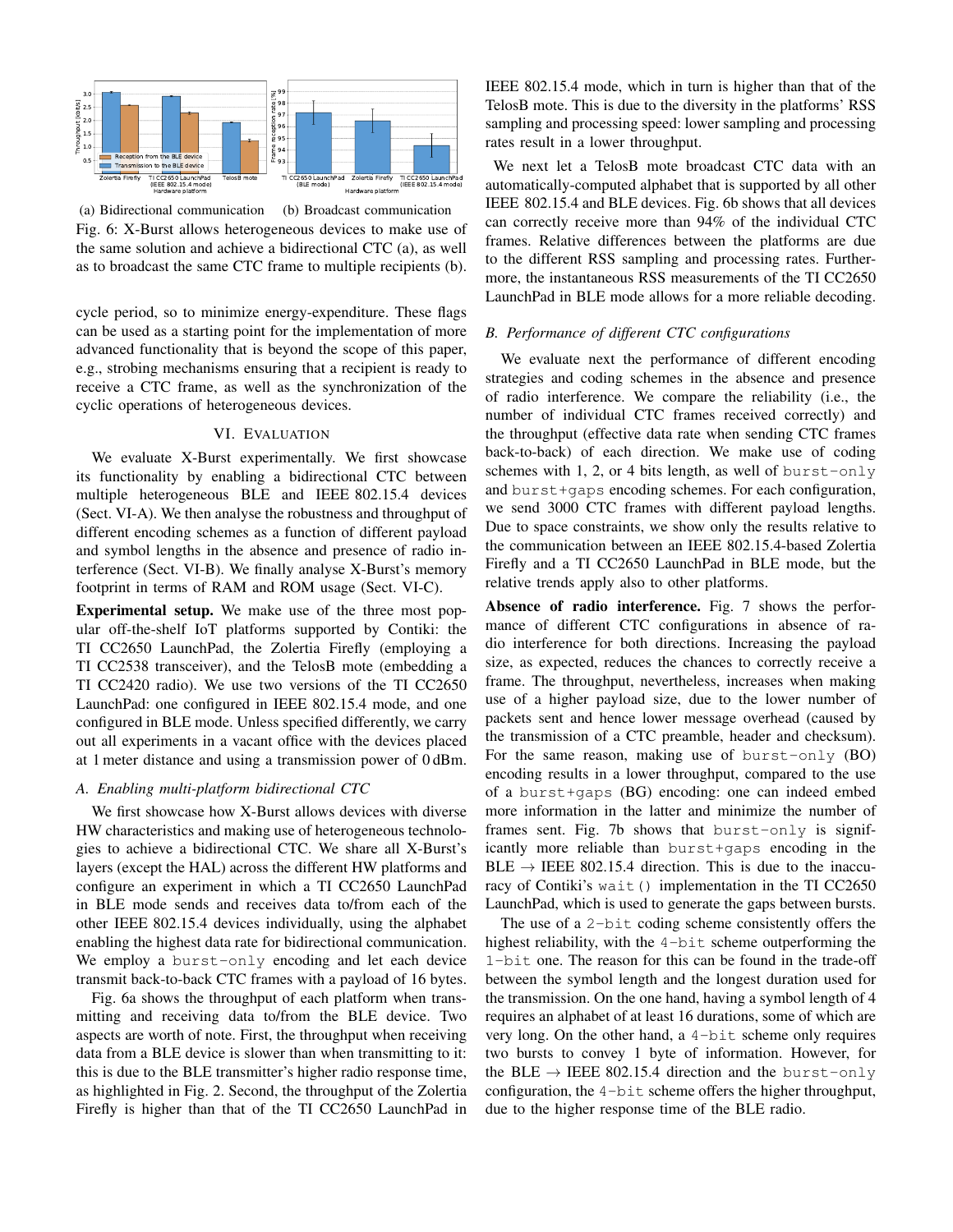

(a) IEEE 802.15.4  $\rightarrow$  BLE (b) BLE  $\rightarrow$  IEEE 802.15.4 Fig. 7: Reliability and throughput of different CTC configurations in absence of radio interference.

Presence of radio interference. We introduce radio interference in the surrounding of the communicating CTC nodes as follows. We generate Bluetooth interference by letting two Raspberry Pi3 create a point-to-point Bluetooth connection and transmit RFCOMM packets with a length of 1000 bytes every 11.034 ms, which results in a data rate of 725 kbit/s. We generate Wi-Fi interference by letting one Raspberry Pi3 placed at about 2 meters from the communicating nodes make use of JamLab-NG [29] emulating a user streaming videos with a transmission power of 30 mW. Fig. 8 shows the performance of different CTC configurations: due to space constraints, we show only the results of the IEEE 802.15.4  $\rightarrow$  BLE direction, but the relative trends apply also to other direction. One can note that the performance of CTC, as expected, decreases significantly in the presence of the heavier Wi-Fi interference. One can also note that the use of a 4-bit coding scheme offers better performance under interference. The reason for this is that the 4-bit encoding uses the fewest amount of durations to convey a CTC frame, as 1 byte can be represented by two durations: this minimizes the probability of decoding errors due to interference. Finally, we observe that a burst+gaps encoding is more robust under interference, due to the shorter transmission time of a frame.

#### *C. Memory Footprint*

We conclude our evaluation by quantifying the memory footprint of X-Burst in terms of RAM and ROM usage: to this end, we make use of the gcc-size command. Table I shows X-Burst's footprint for different HW platforms when supporting a CTC symbol length of 4-bit and an encoding scheme based on the burst durations. With a footprint of only 1 kB of RAM and 7 kB of ROM, X-Burst is lightweight and well-suited for resource-constrained IoT devices. The tiny differences between platforms are due to the diverse HAL implementations, as the HAL is the only HW-specific module.

## VII. RELATED WORK

CTC has become an increasingly popular research topic, as it promises to enable a seamless coexistence across heteroge-



Fig. 8: Reliability and throughput of different CTC configurations in the presence of Bluetooth and Wi-Fi interference.

| <b>Hardware</b> platform            | <b>ROM</b> [kB] | <b>RAM</b> [kB] |
|-------------------------------------|-----------------|-----------------|
| TI CC2650 LaunchPad (BLE)           | 7.36            | 1.10            |
| TI CC2650 LaunchPad (IEEE 802.15.4) | 7.86            | 1.17            |
| Zolertia Firefly                    | 6.97            | 1.26            |
| TelosB mote                         | 6.78            | 0.75            |

TABLE I: X-Burst's memory footprint for different platforms.

neous wireless technologies operating in crowded ISM bands.

Early CTC research has explored the feasibility of conveying information between devices making use of heterogeneous technologies and highlighted potential applications [9], [10], [11], [12], [30], [31], [32]. These works make use of packetlevel information such as duration [9], [23], [26], [31], interval [10], [11] and power [7], [12], [27] to encode information.

Later work in 2017 and 2018 has focused on increasing the throughput of CTC by means of novel techniques based on physical-layer emulation [13], [14], [33]. For example, BlueBee [13] allows an unidirectional BLE  $\rightarrow$  IEEE 802.15.4 communication at high data rate by exploring signal phase shifts. WEBee [14], instead, enables an unidirectional Wi-Fi  $\rightarrow$  IEEE 802.15.4 communication at high data rate by letting a Wi-Fi transmitter adjust its frames' payload so to emulate an IEEE 802.15.4 standard-compliant packet.

As most of the CTC works until 2017 have showcased only unidirectional CTC communications (with FreeBee [10] being a notable exception, as it allows a bidirectional Wi-Fi  $\leftrightarrow$  IEEE 802.15.4 communication at a few bps), recent CTC research has also started to focus on bi-directionality. For example, Jiang et al. [18] and Wang et al. [16] have allowed a bidirectional Wi-Fi  $\leftrightarrow$  IEEE 802.15.4 communication at high data rates, whereas XBee [15] provided a first step towards a fast bidirectional BLE  $\leftrightarrow$  IEEE 802.15.4 communication (enabling receiver-side CTC by means of cross-decoding).

Existing CTC works have hence showcased the ability to allow communication between *heterogeneous technologies* in a unidirectional or bidirectional way. However, to the best of our knowledge, no work has yet tackled the problem of allowing a seamless bidirectional communication between three or more *heterogeneous devices* (i.e., devices with diverse HW characteristics) using *heterogeneous technologies* with the same